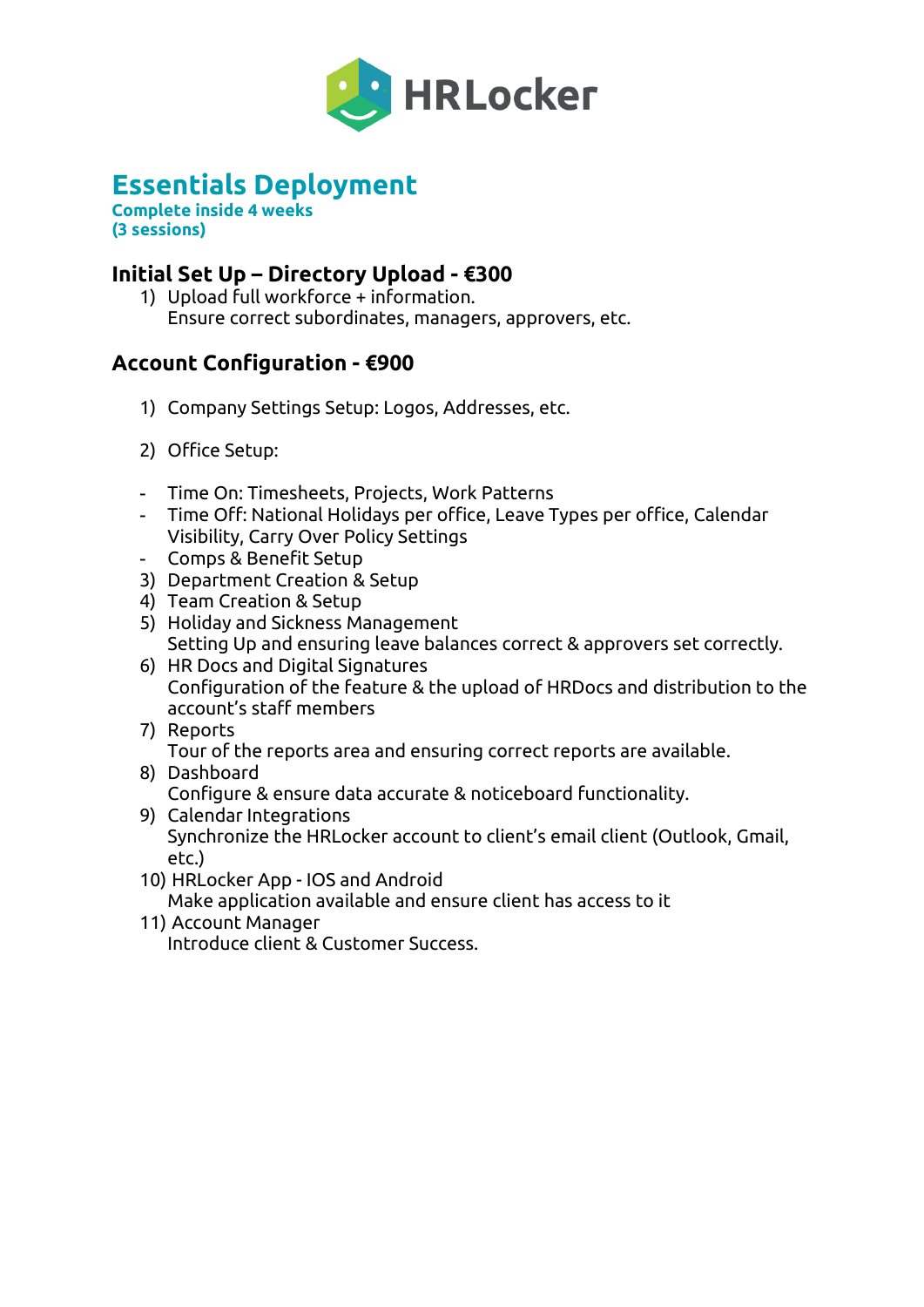

#### 4 Week Deployment

|  | 4 | 5 | 6 | 8 | 9 | $\mathbf 0$ | $\overline{2}$ | 3 | $\overline{4}$ | 5 <sub>1</sub> | 6 | $\overline{7}$ | 8 | 9 | 2<br>$\mathbf 0$ | $\overline{2}$<br>$\mathbf{1}$ | 2<br>$\overline{2}$ | $\overline{2}$ | $\overline{4}$ | 5 <sup>7</sup> | $\overline{2}$<br>6 | $\mathcal{D}$<br>$\overline{7}$ | 2<br>8 | 9 | 3<br>0 |
|--|---|---|---|---|---|-------------|----------------|---|----------------|----------------|---|----------------|---|---|------------------|--------------------------------|---------------------|----------------|----------------|----------------|---------------------|---------------------------------|--------|---|--------|
|  |   |   |   |   |   |             |                |   |                |                |   |                |   |   |                  |                                |                     |                |                |                |                     |                                 |        |   |        |
|  |   |   |   |   |   |             |                |   |                |                |   |                |   |   |                  |                                |                     |                |                |                |                     |                                 |        |   |        |
|  |   |   |   |   |   |             |                |   |                |                |   |                |   |   |                  |                                |                     |                |                |                |                     |                                 |        |   |        |
|  |   |   |   |   |   |             |                |   |                |                |   |                |   |   |                  |                                |                     |                |                |                |                     |                                 |        |   |        |
|  |   |   |   |   |   |             |                |   |                |                |   |                |   |   |                  |                                |                     |                |                |                |                     |                                 |        |   |        |
|  |   |   |   |   |   |             |                |   |                |                |   |                |   |   |                  |                                |                     |                |                |                |                     |                                 |        |   |        |
|  |   |   |   |   |   |             |                |   |                |                |   |                |   |   |                  |                                |                     |                |                | 3 <sub>1</sub> |                     |                                 |        |   |        |

| Employee  | Deployment          | Deployment          | Deployment          | <b>Handover</b> |
|-----------|---------------------|---------------------|---------------------|-----------------|
| Upload &  | Session 1 &         | Session 2 &         | Session 3 &         | l Phase         |
| Structure | <b>Action Phase</b> | <b>Action Phase</b> | <b>Action Phase</b> |                 |

### **Additional Deployment Options**

#### **Single Sign On**

- Priced at: €24 per user per annum
- Requires additional number of sessions: Potentially 1 (€300)

### **Data warehousing**

- Priced at: Starting at €1000 annually (dependant on discovery - frequency of use *(refreshing of data)* )
- Requires additional number of sessions: €800 1 full day

### **IP Whitelist**

- Priced at: €500 per annum
- Requires additional number of sessions: 0

### *Not available on SME Package*

### **Voice activated Clock in /Out application**

- Priced at: €.50c per user per month
- Requires additional number of sessions: 1 session per tablet

### **Rugged Tablet**